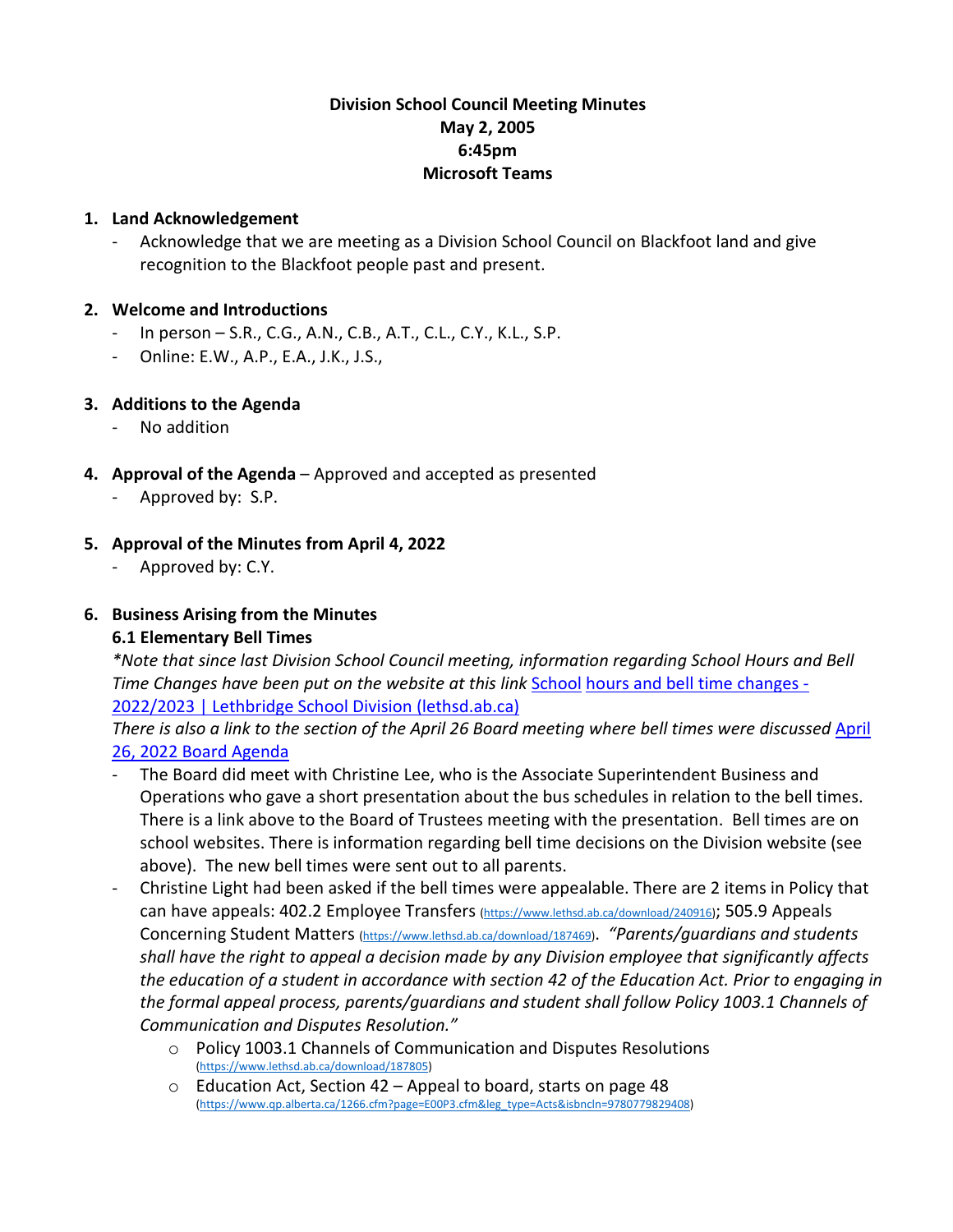**Comment**: Some may argue, the start and end times for bells will impact education learning, especially in elementary, so when you say they fall under that policy, not really. **Answer from Trustee**: As a Board they met, they believe that this would be an Administrative decision. The bell times are not far off from where they were a few years. The Board acknowledges that there have been multiple changes over the last few years, where we didn't have any control, due to COVID. The Trustee appreciates the acknowledgment and the apology from the Superintendent as they didn't want to make changes to bell times 2 years in a row. The Board understands their willingness to try stuff that is out of the box and sometimes that is not a success and that can affect families. The changes were based on the feedback over the year.

**Superintendent Comment**: This current school year, with trying out of the box solutions and parent requests. They tried to have different times with some individuals advocating that, it's sound practice to have younger students starting earlier. We have had time issue circumstances and realized that the bussing this year is not consistent or safe with unpredictable times. The goal for the next year is to have consistent and safe bussing. There is a set amount of dollars for transportation for the Division as well as Holy Spirit Catholic Division. They have to give consideration to the co-ops that are part of the system as well. Southland operates busses all over the country, so when you give them the amount of dollars, the boundaries, the number of students and schools, they provide a schedule. They gave 9 different drafts for feedback. Times must balance with instructional hours. The instructional hours will be balanced next year. There is also the complexity of the teacher's instructional hours and their non-instructional time such as supervision. They regret that there is a change to families 2 years in a row, but we can't continue with a system that is not consistent and safe. In terms of student activities right after school, as it is scheduled this year no one will be there. There won't be an elementary student in this city that will end at 3:30 pm so the Superintendent is sure that providers will accommodate that. Some parents don't find those times as optimal for their children, but other parents are happy about those times. They know this is a challenge to change.

**Question**: One of the issues is where you have high school kids that are being bussed from the same neighborhood to LCI and Chinook because of the boundaries, so you have double the busses running the same route. Chinook and some are going to LCI, so could they do that?

**Superintendent**: no that wouldn't make a big difference that would impact bell times. For example, some busses running in the South area, as there is no walkway, there is not funding to transport those kids for that area, but are doing it for safety reasons and pressuring the city to put in the proper walkways.

**Question**: Parents are still struggling with the high school and elementary kids start and end times. The Superintendent stated that it's better to have younger kids start earlier, so it's recognized that it is better for the little ones to start earlier but the Superintendent stated that due to the circumstances the bussing wasn't consistent or safe. Can you elaborate on that and why can't we have the high Schools and middle Schools flipped with the elementary schools?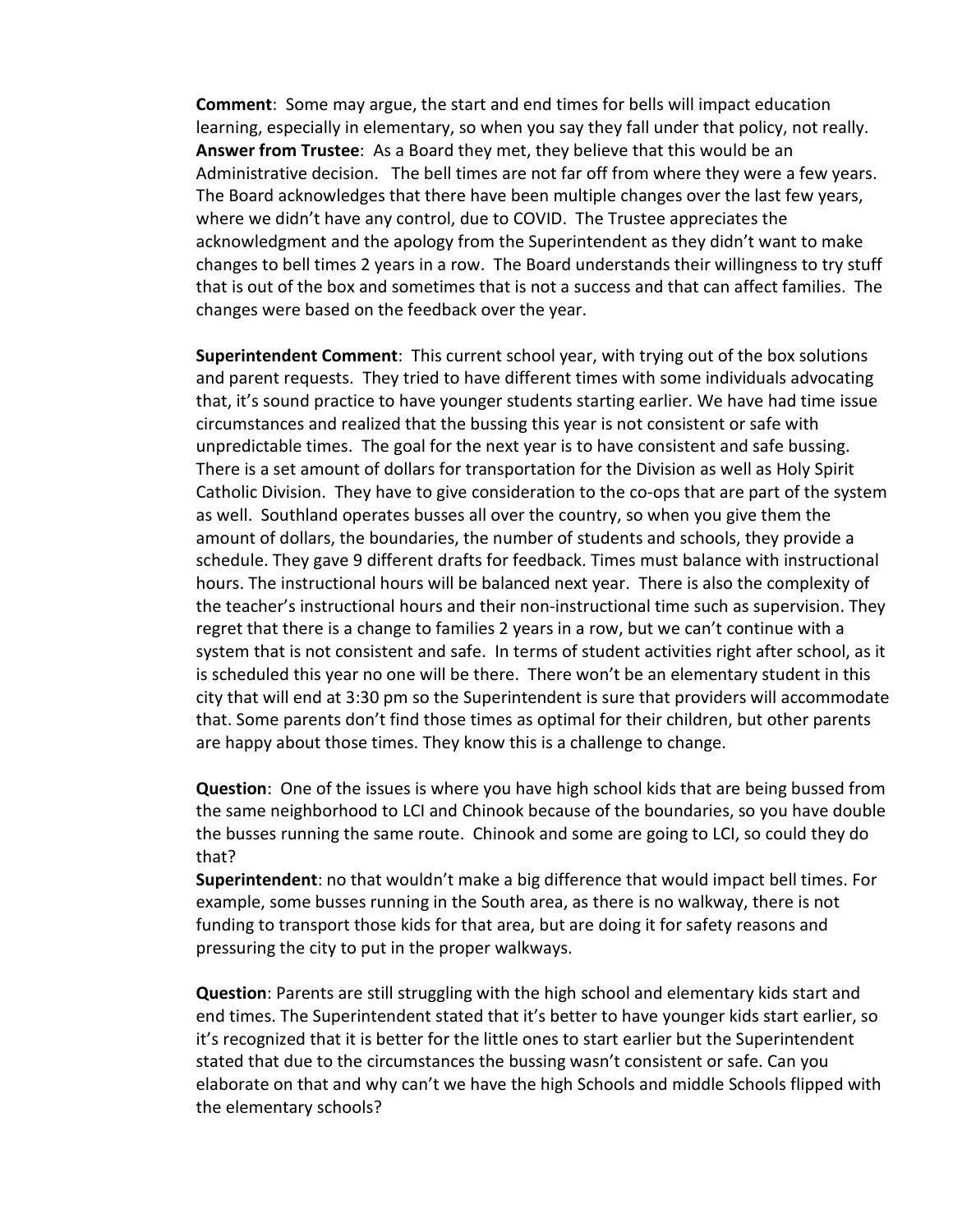**Superintendent Answer**: The Superintendent doesn't know the complexity deeply enough to describe. They tried it this year and it was unsuccessful. From some people's perspectives, the times work better. There won't be consensus. Sorry for giving the impression that I have a personal perspective regarding start time. There is a breadth of perspective from parents. Some are happy for the change, and some are at the other end of the perspective. For safety, the reliability has to come first. The students are not going to school longer. There must be a buffer for instructional hours. It was looked at and given the complexity, the Superintendent can't give the details. There were 9 iterations of the schedules.

**Follow up Question**: That didn't answer the question, as parents are looking for what those complexities are in more detail and not getting proper communication around that piece makes it harder for parents to accept these changes. Also, at the last meeting, it was suggested to have the information session with Southland and the Division to have those conversations.

**Follow up Superintendent Answer**: The flipping did not work, they added busses at the end, at a high cost, which didn't work. The complexities are the number of schools, number of programs in schools, number of students, number of routes. They did speak to Southland and the decision in terms of the presentation is that they couldn't explain to each person for their circumstance with respect to the routes. They trust Southland given the resources they have been given by the 2 school Divisions and the hours, number of routes and number of students that they did their best to come up with a schedule that would work for all students in the Division. The spreadsheets for the routes are pages long and School Councils can call Christine Lee for more information if they'd like to dig deeper.

**Follow up Comment**: From the parent's perspective; parents are being told that they have to accept these changes. There is not going to be an opportunity for parents to do anything or effect any positive changes with the bell times and as it was mentioned in the Board of Trustees meeting, that the Division/Board doesn't want to make changes to the bell times again so these changes that go into effect next year will remain for the subsequent years to come.

**Follow up comment**s: Sometimes we are in institutions were decisions have to be made, as those on the outside, we don't understand all of the complexities, but we have to trust that the people in leadership, and they are balancing the needs to see fit. And regardless, they are not going to make everyone happy.

**Follow question:** That is understandable that you can't please everyone, but the conversation has gone from they are looking into it, to now it's a closed-door issue. When parents report back to their School Councils and other parents, they need to be able to give honest feedback rather than rhetoric that is not going to go anywhere. How much effort should parents put into advocating to change this issue at this point?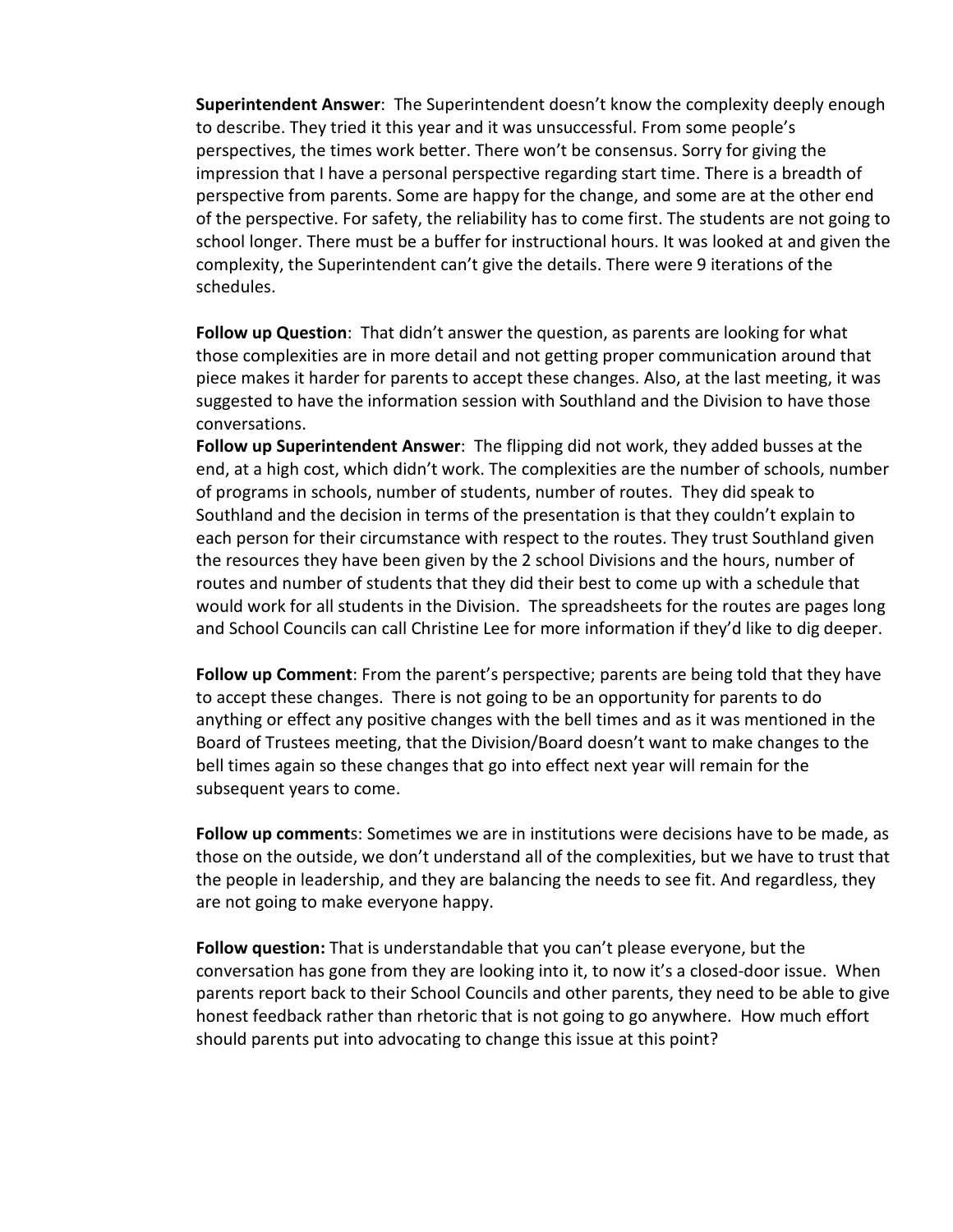**Superintendents Response:** With all honesty, it would produce chaos to change the bell times and routes. The bell times are set to be safe and reliable. If changes were made with parents advocating for change, the change logistics will result in opposition from another whole group of parents. What is provided is safe and predictable routes within reasonable hours. Believes they did their due diligence based on the budget that they have. They could not make the high schools start late and make the schedule work, trust that is true. It's an operational decision, it's not an appealable matter to the Board or to appeal to Southland and finance. They did it early to give parents advance notice. To figure out what parents want and do not want is tumultuous from an admin perspective. We can't change one school as it would change 20 other schools. The bell times are what they are for the next school year.

**Question:** With French Immersion School, they are bussed separate from the English students, and they are going to the same school? There is a French Immersion bus. The LCI bus comes then leaves, then their children's bus comes, it's the same route and the same stop.

**Comment**: At another school, the French Immersion and the English students are on the same bus.

**Superintendent's Answer**: That is a good question, they will look into that.

**Question:** If the Division finds that this system is not safe and is not consistent, can we assume that the Division and Southland will go back to the drawing board? **Superintendent's Answer:** That is correct as they have asked for the system to be safe and consistent.

**Question:** Why does the high school have to go before? Is it because there are more schools or kids?

**Superintendent's Answer:** The Superintendents wishes there was an easy way to articulate what she saw in all the spreadsheets. Factors include: number of schools, boundaries, programs, student numbers, instructional hours, aligning with another school system. Bringing high school later, can have a 4:40pm end time. They worked through a number of different combinations.

#### **7. Engagement Fund Discussion**

- Albert School Council Engagement fund - \$500

**Question:** Did we have the date as to when the money had to be spent? **Superintendent's Answer:** School councils must report on their expenditure before the summer holidays. School Councils will be sent the sheet to report; it will be kept as simple as possible.

**Question:** Are we are getting it again next year? **Superintendent's Answer:** Yes, it's in next year's budget.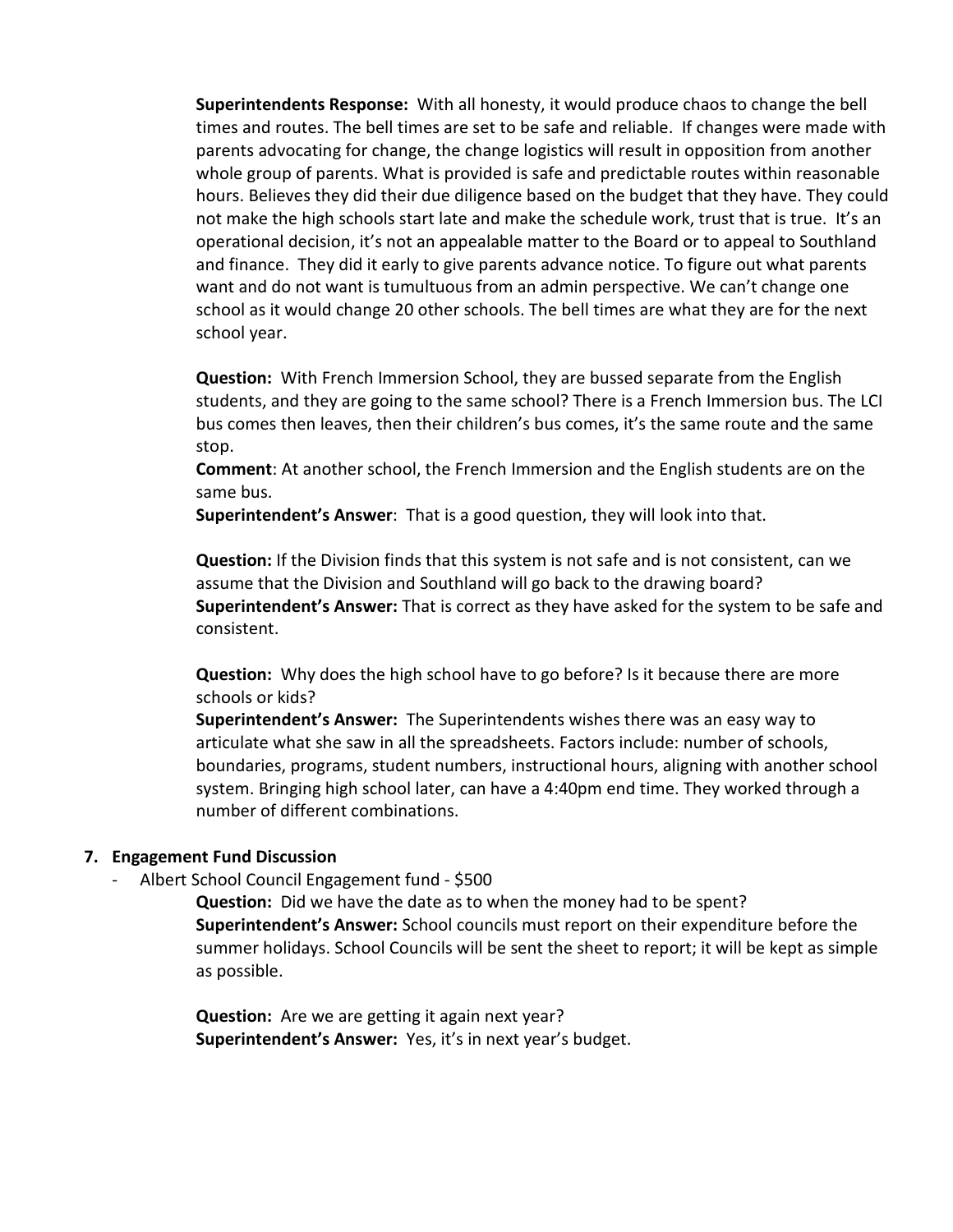- Ideas for uses of the Grant:
	- o Some of the School Councils, are looking at doing a book study. One suggestion was to buy the books this year and do the session for next year.
		- Dr. Debbie Pushor, there is an engagement specialist [\(https://www.debbiepushor.ca/\)](https://www.debbiepushor.ca/)
		- **Jody Carrington, she has packages for \$500. Contact Tamara Smith at** tamara@drjodycarrington.com, 403.507.3563.
			- Jody Carrington has three packages (each \$500):
				- o Kids These Days Package; or
				- o Teachers These Days Package; and
				- o ReLit Group Package.
		- David Irvin, spoke at ASCA there are some books available and parenting in a post pandemic world.
			- David Irvine: [www.davidirvine.com](http://www.davidirvine.com/)
			- Complementary David Irvine webinar at **https://davidirvine.com/complimentary-webinars/**
	- o One school did beginner French for parents
	- o Nicholas Sheran Elementary had a psychologist, Dylan Tate, it was colourful and the recording cannot be shared due to some of the language, talked about the mental health, psychology 101 type.
		- Caution towards some presenters, they were all shocked and the person who organized this didn't realize that his language was so colourful.
	- $\circ$  One school is thinking of having a museum night to invite parents in to look around the school and have a guest speaker who can speak about the history of the school.
	- o Immanuel Christian had a speaker come in and gave a presentation for Gen Z; the presentation had a Christian background.
	- $\circ$  Fleetwood are going to do an ASCA workshop, they will be transitioning a new Chair and have some workshops for that.
	- o Dr. Gerald B. Probe, is doing a book and partnering with Senator Joyce Fairbairn; they will be sourcing the book through the U of L book store.
	- o Some schools haven't decided
	- o Save the Kids <https://www.savethekids.org/#home>
		- Based in the US
		- **Their objective is to help kids and families break free from screens and create real** connections.
		- They will do in person assemblies or Parent nights. Could have multiple schools to pitch in \$500 US dollars for an assembly. It is \$2000 for 3 assemblies; the costs go down with more. You would have to pay for travel expenses. They charge for \$1000 for Parents Night. Nick Sales is going to Taber on May  $16<sup>th</sup>$ .
		- Would like to have an event in the fall with multiple schools.

## **Question**: Can we pay now for next year?

**Superintendent's Answer**: No, it must be an event that happens this school year and is paid this school year. When you book a speaker or presenter, you can't pay fully in advance for them in case something happens, and they cannot present.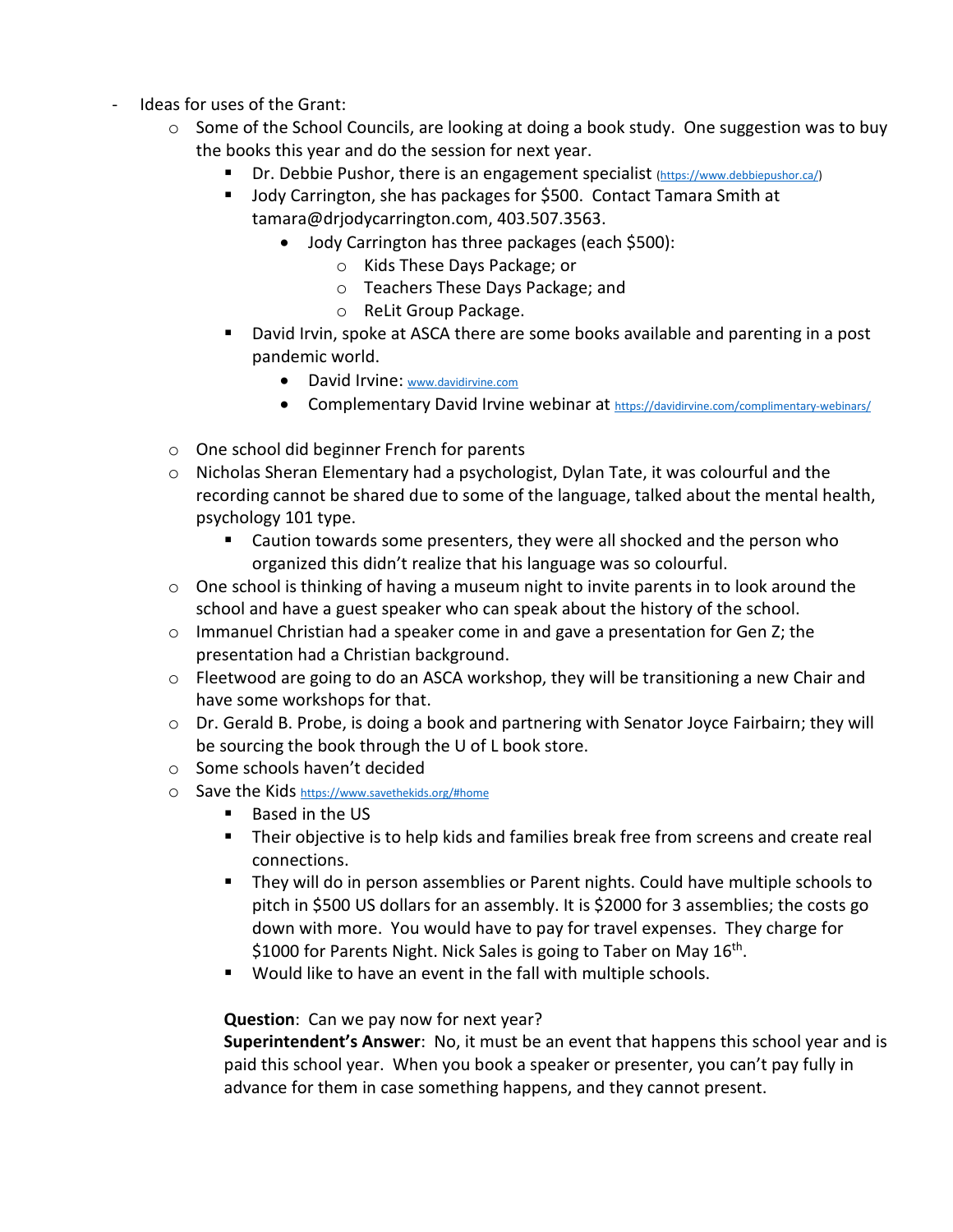**Comment:** There was some confusion at the ASCA where this was suggested that you can pay now for an event or speaker for next year, but they were talking about purchasing ASCA workshops.

**Question:** Can you use corporate sponsors and combine the grant and the sponsored money?

**Superintendent's Answer:** You can use the grant money with a corporate sponsor.

**Superintendent's Comment:** With Save the Kids, there is a powerful message with the harmful use of social media and it could fit with the Division as well. If the parent or School Council want to put the information together to send to the Superintendent and include that the event will occur in the fall, the scale, how many schools, what is the cost with the sliding scale to see how many schools that you get. This is in Middle Schools and High Schools, but this can apply to Elementary Schools as well, so if they can put funds towards a Parent night.

**Comment:** Elementary School is not too young to start with awareness, even grade 4's have phones.

**Comment:** Grade 3,4, 5's that would be a primary discussion for parents, and for the 1, 2's grades it would benefit those parents as their kids will get older.

**Comment:** This information can be sent to all the School Council Chairs. November or the last week of January and going forward would be a good time. October is not the best month.

**Comment:** There are schools who are looking to purchase books, can start talking to parents about this to move towards a guest speaker.

**Question:** Looking at the David Irvine website, how does that relate to schools? **Answer:** David Irvine has some books like Parenting in a Post-Pandemic World, Raising Accountable Children, and Living Your Authentic Self. He spoke at the ASCA conference, and he would most likely tailor to what parents are looking for.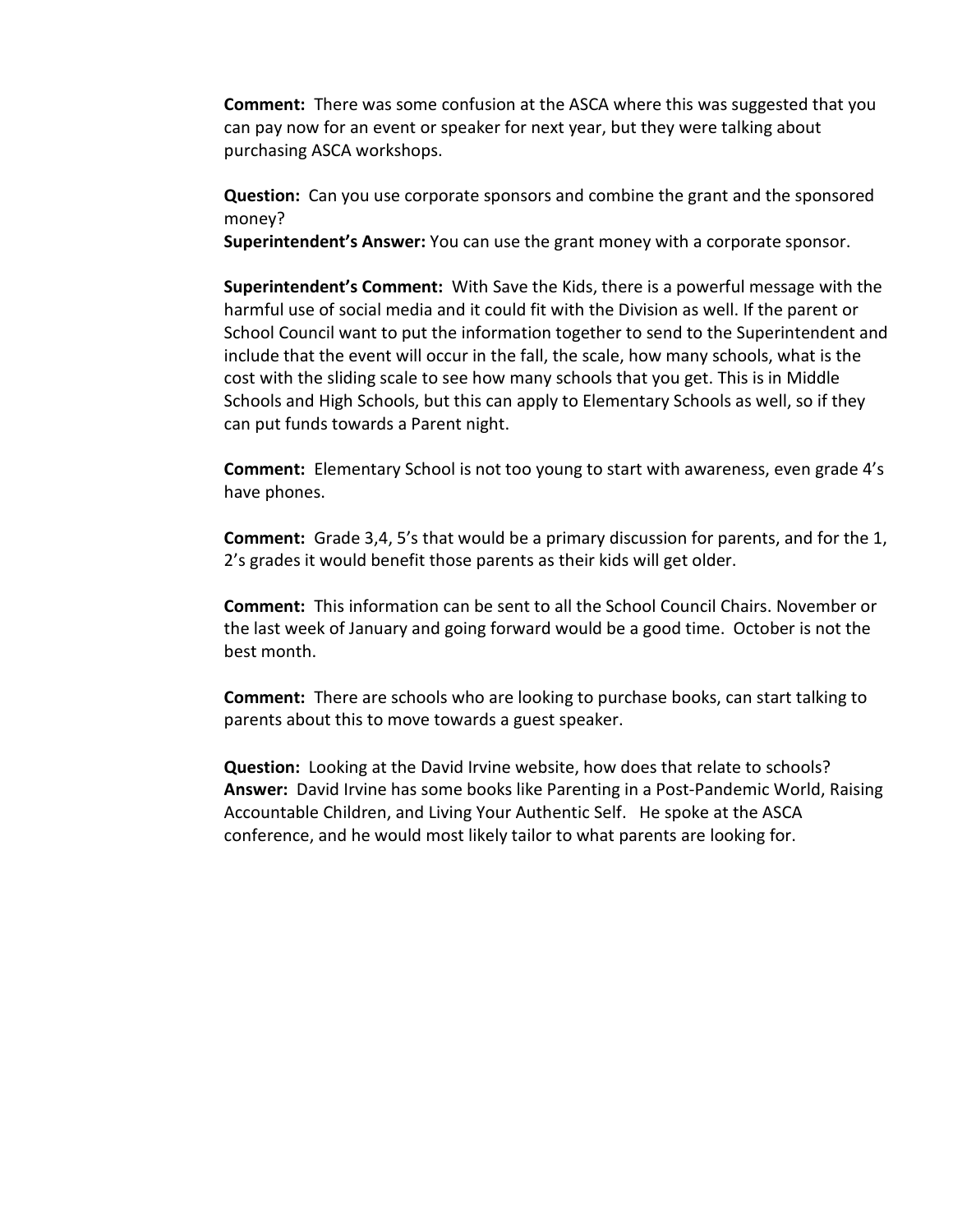## **8. Trustee Report**

- The highlight report is attached in the agenda.
- Supt. Cheryl Gilmore provided a report on the release of the new curriculum. She added Alberta Education sent curriculum information before the Easter break, and added the Division is very fortunate to have the expertise of Karen Rancier, Director of Curriculum and Instruction, and Lead Teachers Bev Smith and Michaela Demers. Gilmore provided information on the new curriculum and added Division teachers will be provided Professional Learning on Literacy and Numeracy in the spring, with PE and Wellness Professional Learning set for the fall. Trustees heard the Division will not be moving forward with Grade 4-6 ELAL and Mathematics curriculum in the fall of 2022.
- This week is Education Week (May  $2 6$ ). Encourage all Council Members to send notes of gratitude to Staff at the schools
- School Transition, as school reimaging what the school looks like without Covid restrictions.
- There is the possibility for advocacy action for Bill 15, it takes away the ATA's ability to discipline Teachers.
- The Board approved the proposed resolution with amended paragraphs and agreed that it be sent out to all Zone 6 Boards on April 27, 2022 as well as to Zone 6 Director, Brad Toone, and that the Board also have this topic added to the May 18, 2022 Zone 6 ASBA agenda for the Boards to vote for the draft resolution to go forward to the 2022 ASBA Fall General Meeting,
- Transportation and bell times, it was a good conversation, cast a motion to meet with the Holy Spirit School Division to see if they are having the same concerns.
- Policy committee, there policies that currently have to begin the process to separate policy from procedures. Passed a motion to table this until May.
- Community conversations, they are held once per month, opportunity for stakeholders to meet the board member and where we want to take the division and what to hear from the community, what are your experience. The next is on May 19<sup>th</sup>, 4-5:30pm at the Gunnery Point Picnic Shelter at Henderson Lake, that is the bug park. Every month it is a different day and time.<br>[\(https://lethsdcommunityengagement.schoolsites.ca/current-community-engagement-projects/community-conversations\)](https://lethsdcommunityengagement.schoolsites.ca/current-community-engagement-projects/community-conversations)
- The Student Art Gala, this year the online exhibit starts on May 2<sup>nd</sup> on the Division website [\(https://www.lethsd.ab.ca/departments/instructional-services/virtually-installed-lethbridge-schools-students-art2\)](https://www.lethsd.ab.ca/departments/instructional-services/virtually-installed-lethbridge-schools-students-art2) and there will be in in person gallery for grades  $9 - 12$  at SAAG and starts on May  $14<sup>th</sup>$  – June 19, 2022.
- ASCA was held in April.

**Comment:** We understand the reasoning to changing the location and times for community conversations, but it's hard to keep track of.

**Trustees Answer:** This year it has been planned for one month ahead, next year it will be planned for the year and it's good feedback to ensure clarity of communication going out.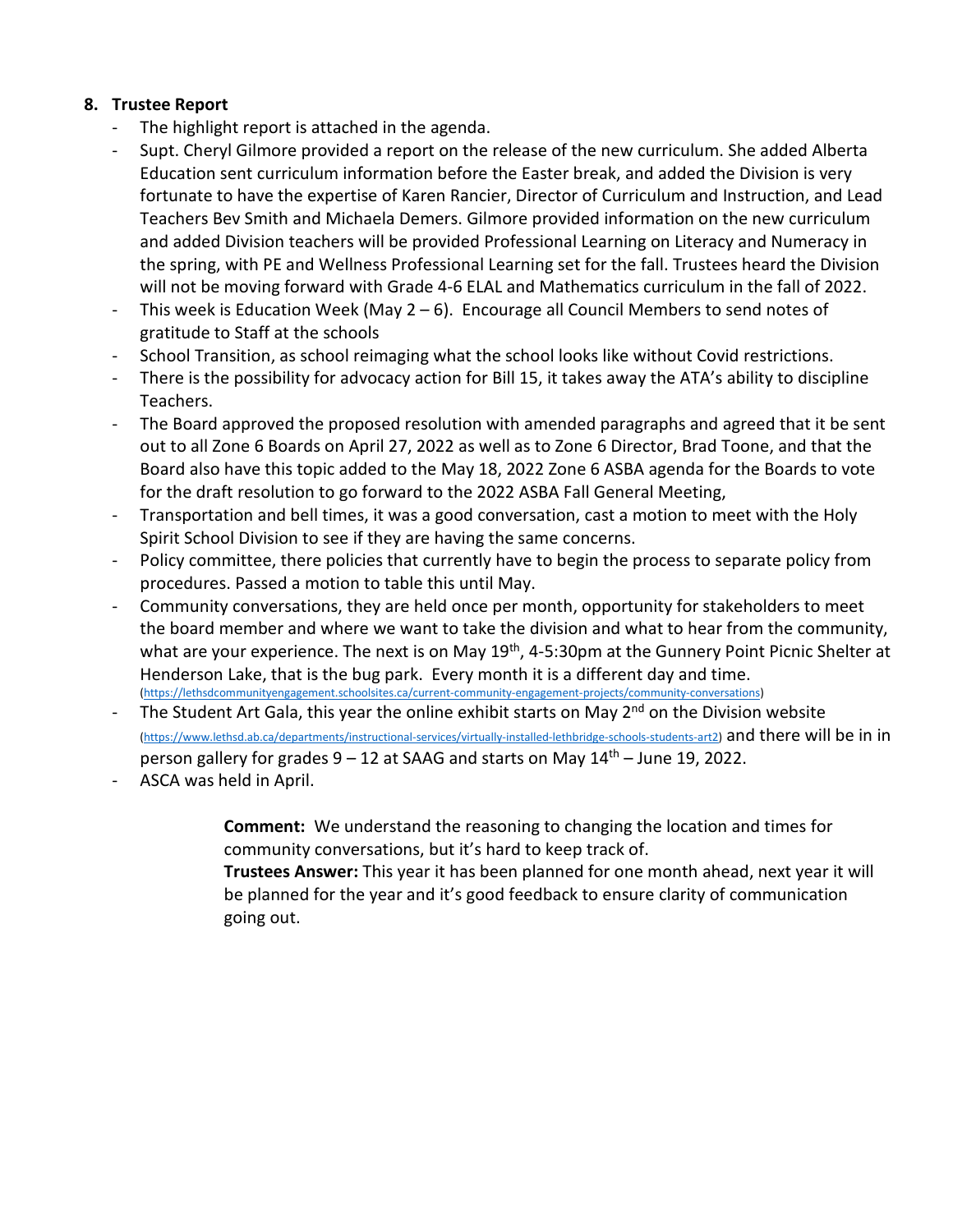**Question:** Is the curriculum going forward despite all the opposition or is it being amended based on recommendation?

**Superintendent Answer:** Yes, it is going forward. The implementation will have a focus on pedagogy. Teachers will have their first induction sessions on the 10th and 11th and talk about pedagogy and teaching and be masters of any curriculum with good teaching practices. Want to make sure that the teachers are getting the best information. Don't want to be in a flurry ordering resources for K-3, not a fan of the recommended resources, but it's only recommended. But they are not sure how much money they are getting, and not sure how much money they are getting for professional learning either.

## **9. Alberta School Councils Association**

- There were several people from the Division who attended.
- There were 4 resolutions, they all passed some with amendments.
- 
- It was all virtual.<br>https://www.albertaschoolcouncils.ca/about/annual-conference/sessions-preview

**Question:** A new School Council person is looking at setting up a welcome table gallery in the school and looking to see if anyone has done that, to promote school council, a membership drive. Tried to look at ASCA and went on the resources and you need a login/password

**Answer**: The chairperson can email ASCA and they will give it to them.

#### **10. Reports from Division Committees**

**10.1 Policy Advisory Committee** – Alison Alma-North, Jamie Walburger (alternate) April 6, 2022. The draft policy changes that went out to School Councils for feedback are attached to the email with this agenda.

- Met on April  $6<sup>th</sup>$ , looked at a few policies
	- $\circ$  Anti-Racism is a new policy that is being put out. The Board acknowledges that racism exists and in supportive roles that public education serves a reflecting influencing in driving a positive systematic change. Furthermore the Board acknowledges that racism can be perpetuated at the individual, institutional and systemic level and rooted in historic oppression, white supremacy, colonialism. Corrective action is required to create anti racist environment. The diversity of the school, staff and families at Lethbridge School Division as a strength. The Board recognizes that respect for diverse cultural perspectives, traditions, languages, beliefs, lived experiences are values that enriches the learning and working environment for everyone and is important to Students and Staffs wellbeing and personal growth.
	- o Some changes to the knowledge and employability courses, locally developed courses, alternative programs and outreach programs.
	- $\circ$  Feedback is due back by May 4<sup>th</sup>.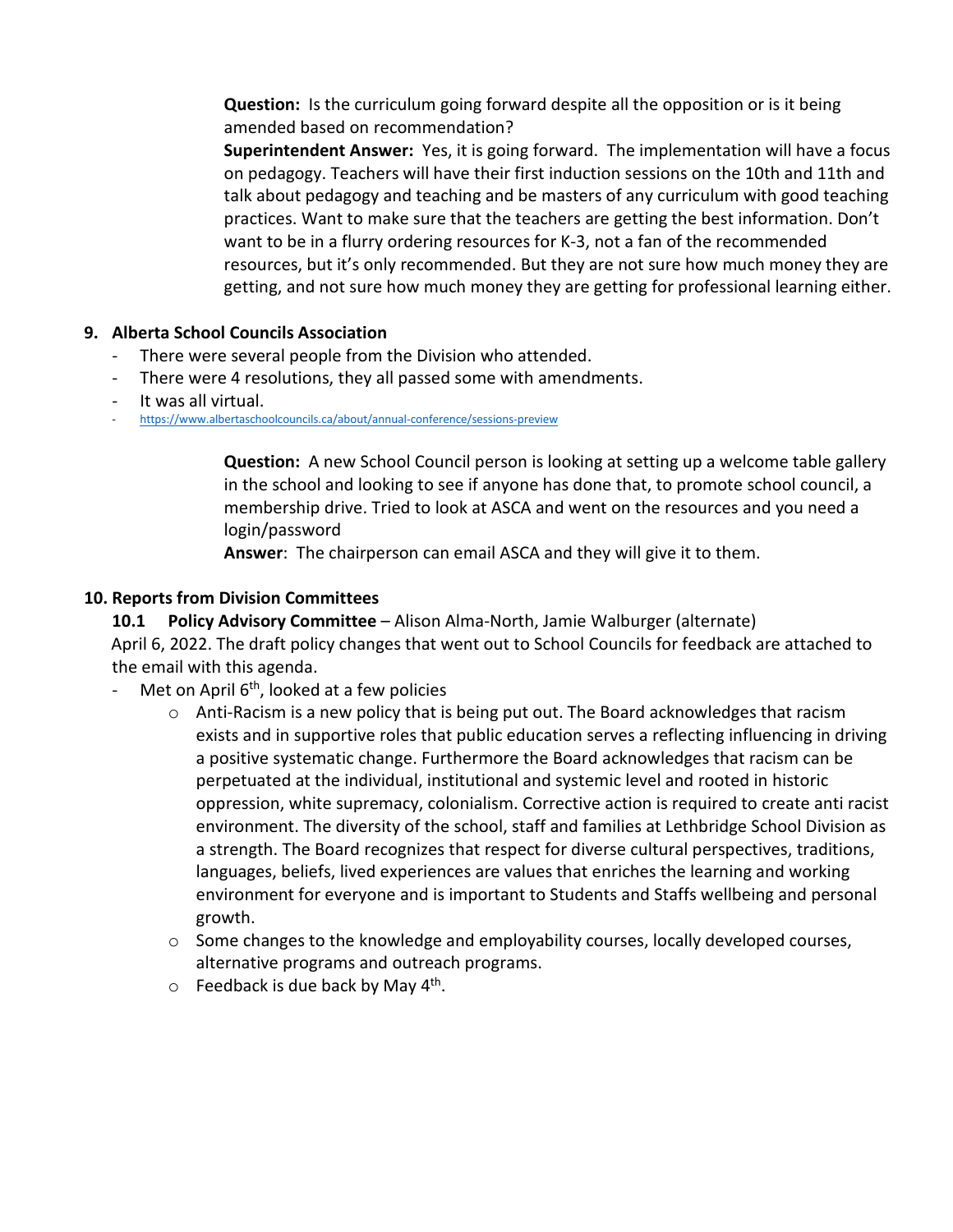**Comment:** The policy's are sent out and our School Council doesn't have the opportunity to discuss due to the timing.

**Answer:** There is the opportunity to have the policies sent out to all the schools parents.

**Comment:** Sending more emails, people tend to not read those emails. **Answer**: That is where the sign up is for parents to sign up for Council emails.

#### **10.2 Poverty Intervention Committee** – Jamie Walburger, Shelley Roest (alternate) -

was postponed until later in May

**Question:** If the Designated person who cannot make it should be contacting the alternate.

**Answer:** It would be the main person who has to contact the alternate to let them know they cannot make it.

**Comment:** Would it be valuable, to include the alternate in the emails and then if the main person can't go, they still contact you, but you have the minutes and are in the loop?

**10.3 Division Wellness Committee** – Edna Asem, Carrie Boschman (alternate)

- next meeting was rescheduled for May 30th.

**10.4 Community Engagement Committee** – Shelley Roest, Cynthia Young, and Jamie Walburger March 24, 2022. Report from March 24. Next meeting is May 12 (6:30 – 7:30) – ALL parents invited. Meeting information will be on the Community Engagement website.

- Next meeting is May 12th
- all parents are invited to come to the Community Engagement Committee
- this is a hybrid
- if you go in person, they are upstairs, you will find the room.
- one of the standing agenda items is ways to engage.